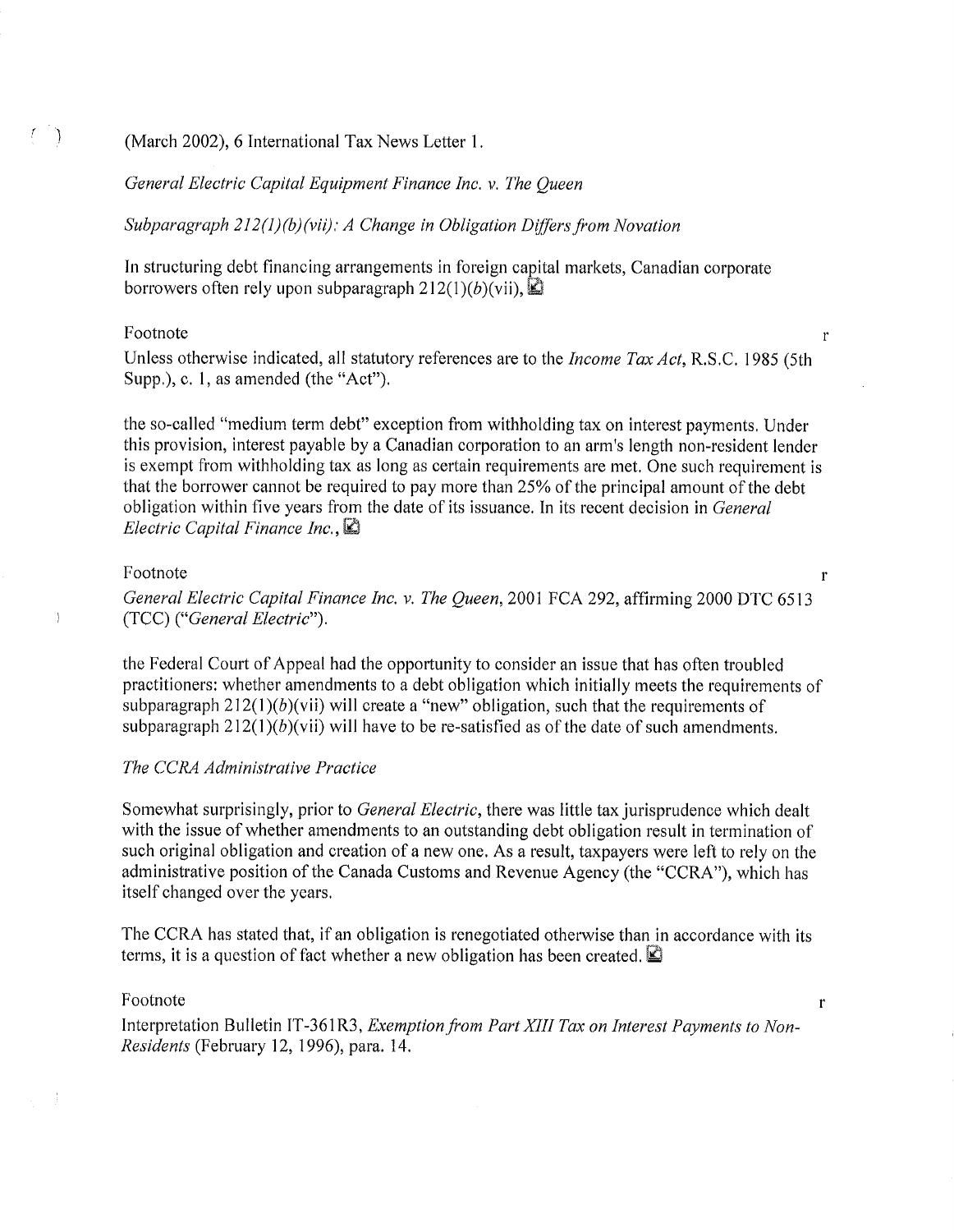In assessing whether amendments to the terms of a debt obligation will constitute a disposition of that debt obligation, the CCRA has historically endeavored "to establish whether or not it is reasonable to regard the amended security being the same property as that which underwent the change", stating that certain changes are so fundamental to the holder's economic interest in the property that they almost invariably will constitute a disposition,

#### Footnote

Ť.  $\rightarrow$ 

> Interpretation Bulletin IT-448, *Dispositions* — *Changes in Terms of Securities* (June 6, 1980), paras. 4 and 7.

These changes include: a change from interest-bearing to interest-free or *vice versa*; a change in repayment schedule or maturity date; a change in principal amount; the addition, alteration or elimination of a premium payable upon retirement; a change in the debtor; or the conversion of a fixed interest bond to a bond in respect of which interest is payable only to the extent that the debtor has made a profit or vice versa.

The CCRA administrative position has been criticized on the basis that it appeared to emphasize the economic interest of the creditor rather than the legal relationship between the debtor and the creditor. It has been argued that since a debt is a legal contract between the debtor and creditor, the determination of whether amendments to the terms of a debt result in the creation of a new debt should be made by reference to the legal principles of novation and rescission.  $\mathbb{\mathbb{Z}}$ 

# Footnote

 $\lambda$ 

See, for example, Brian J. Arnold and David A. Ward, "Dispositions — A Critique of Revenue Canada's Interpretation" (1980), vol. 28, no. 5 Canadian Tax Journal 559-84 and J. Scott Wilkie, "Non-Resident Witholding Tax: Corporate Obligations," Report of Proceedings of Forty-Sixth Tax Conference, 1994 Tax Conference (Toronto: Canadian Tax Foundation, 1995),  $17:1-65.$ 

In response to these criticisms, the CCRA revised its administrative position in 1998, stating as follows:

if a debt obligation is renegotiated otherwise than as provided for in its original terms, the determination of whether a change in its terms is a substitution of a debt obligation for another should be made in accordance with the law of the relevant jurisdiction...

[In provinces other than Quebec], a rescission of a debt obligation will be implied when the parties have effected such an alteration of its terms as to substitute a new obligation in its place, which is entirely inconsistent with the old, or, if not entirely inconsistent with it, inconsistent with it to an extent that goes to the very root of it. In such a case, it is appropriate to view the original obligation as having been disposed of for income tax purposes.

[emphasis added]  $\Xi$ 

Footnote

 $\mathbf{r}$ 

 $\mathbf{r}$ 

 $\mathbf{r}$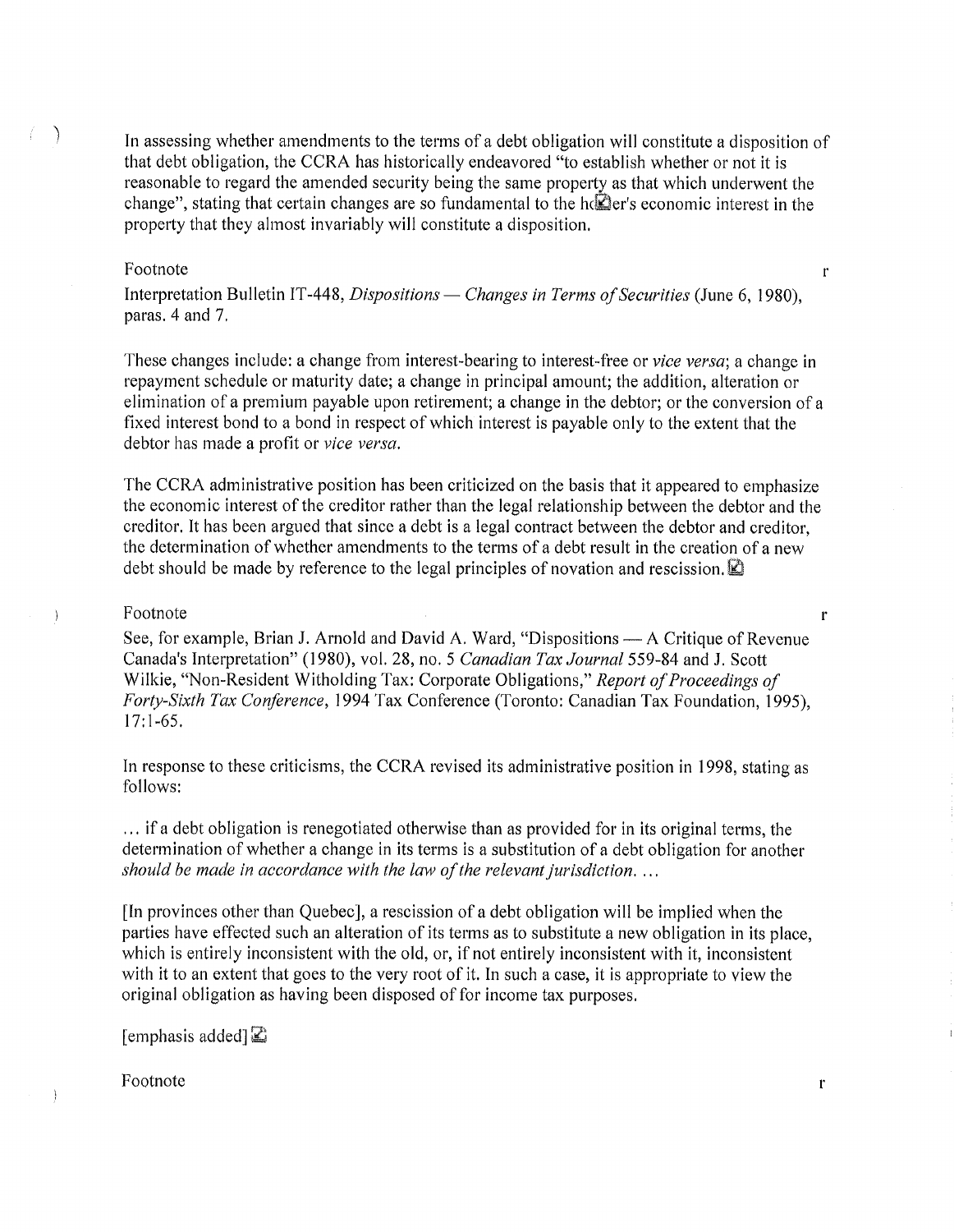Income Tax Technical News No. 14 (December 9, 1998). See also Income Tax Technical News No. 15 (December 18, 1998), where, in the context of whether the conversion of certain currencies to Euro resulted in the disposition of the former obligation and the creation of a new obligation, the CCRA stated the determination should be made by applying the law of novation or rescission.

# General Electric

 $\left\langle \cdot \right\rangle$ 

 $\overline{\phantom{a}}$ 

Notwithstanding the CCRA's apparent acceptance of the legal doctrines of novation and recission, the reasoning of the Federal Court of Appeal in *General Electric* is reminiscent of the pre-1998 CCRA position.

In *General Electric*, the Court considered the exigibility of withholding tax on interest payments made on certain promissory notes which were issued by the taxpayer to parties which were related to the taxpayer at the time of issuance of such notes. The terms of the notes initially complied with the subparagraph  $212(1)(b)(vii)$  requirements, except that the taypayer and the noteholders did not deal at arm's length. After a number of years, the parties entered into a series of agreements which had the effect of increasing the interest rate to gross-up for the exigible withholding tax, reducing the principal amount by the amount of the withholding tax that the Canadian borrower was required to pay to the Minister on assessment for withholdings it had failed to make, and extending the maturity date for one year. In addition, the shares of the taxpayer were acquired by General Electric with the result that the taxpayer and the noteholders dealt at arm's length from and after that point in time. When the Minister assessed for failure to withhold, the taxpayer appealed, arguing that withholding tax was not exigible, by virtue of subparagraph  $212(1)(b)$ (vii), because the interest was paid to an arm's length party and the original terms of the notes otherwise met the requirements of subparagraph  $212(1)(b)(vii)$ . The Minister argued that the amendments to the original notes resulted in a rescission of the original obligations and the creation of new obligations that did not meet the requirements of the subparagraph  $212(1)(b)(vii)$  because their terms were less than five years.

At trial, the Federal Court dismissed the taxpayer's appeal, finding that the original promissory notes were so materially altered that they resulted in completely new obligations for the purposes of subparagraph  $212(1)(b)(vii)$ . Interestingly, the trial judge did not cite any authorities for his conclusion and, in fact, found the authorities on the doctrine of novation "to be of little value in the determination".

On appeal to the Federal Court of Appeal, the taxpayer argued that the only way an existing legal obligation could be superceded so as to acquire a new issue date, for the purposes of subparagraph  $212(1)(b)(vii)$ , was by means of a novation. In addressing this argument, the Federal Court of Appeal held that whether or not a new obligation had been created was a question of fact, but, because the term "novation" is not used in subsection 212(1), a novation, as it is understood in the common law of contract, is not required before there can be a new obligation for the purposes of that provision.